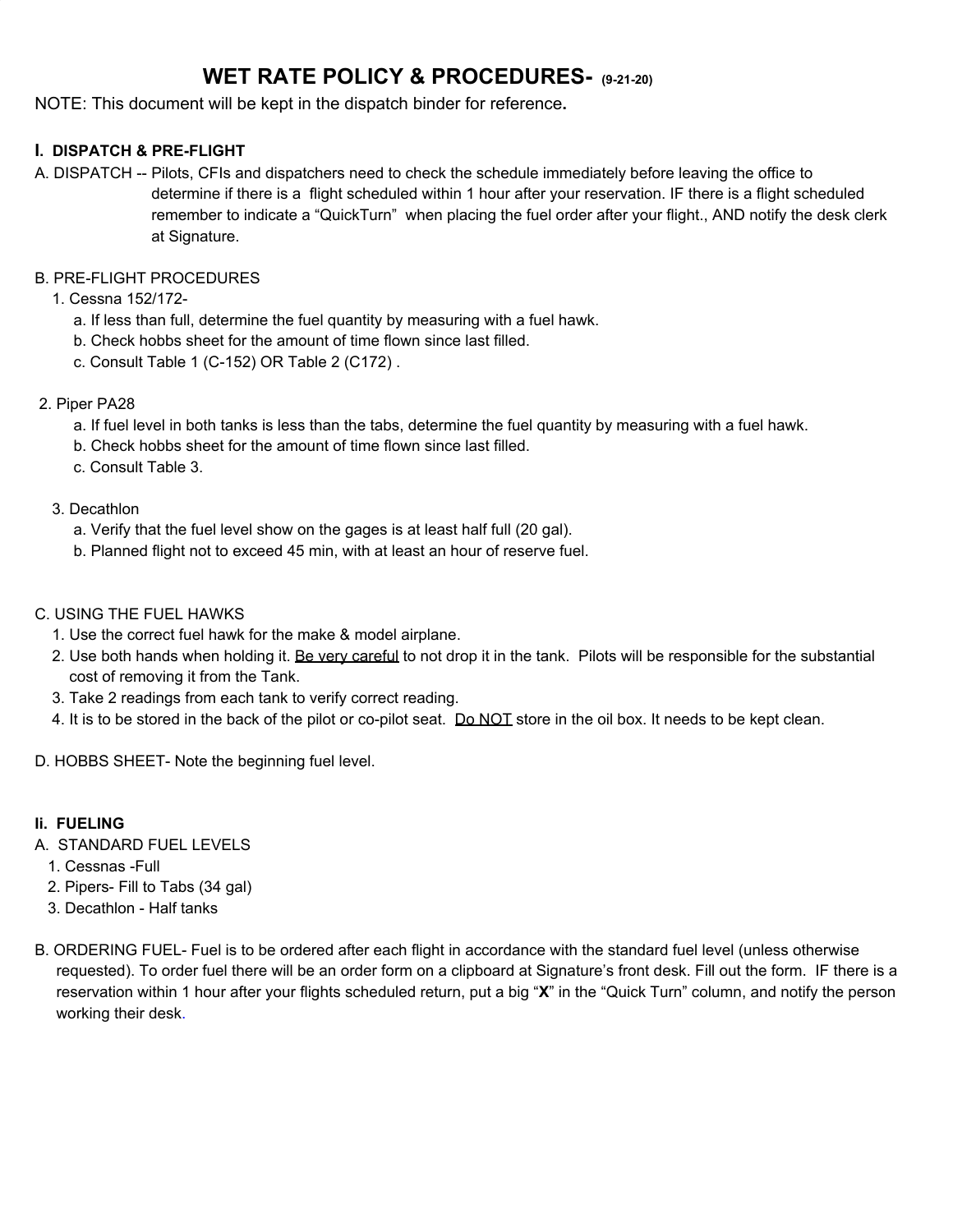C. REQUESTING A REDUCED FUEL LOAD (Cessna's only)-- In the event a reduced fuel load is desired for an upcoming flight due to weight & balance considerations, the following procedure applies.

- 1. Put a note in the "Comments" section when scheduling the aircraft (online).
- 2. Call Dispatch with the request when scheduling the aircraft, and, on the day prior to flight (as a reminder). Dispatch will leave a note on the dispatch book when notified.
- 3. Watch the schedule and make contact with the renter and CFI (if its a dual flight) that has the plane booked before the flight (may not be the same day). Contact should be made by phone/text and email. Note that contact info can be found on the online schedule (aircraft clubs) under "My Club'">"Members".
- 4. Remember to make note of this hobbs sheet (if possible).

D. REQUESTING FUEL IN ADDITION TO THE STANDARD FUEL LOAD-- If for some reason you want additional fuel in the aircraft, feel free to order it immediately before your scheduled flight and once the aircraft has returned from its previous flight Remember to note it on the hobbs sheet.

E. FUEL PURCHASED FROM OTHER THAN SIGNATURE (OAK)- Members are free to purchase fuel at airports other than OAK subject to the following. When purchasing fuel from a vendor other than Signature, the following applies.

- 1. Purchases can be made at any of the airport/ FBOs in the (current) "Oakland Flyers Fuel Price Survey", except those airports / FBOs shown in *RED ITALICS*. Fuel purchased at other airports/ FBOs must be approved by JimG/JimC.
- 2. Purchases made at airports / FBOS shown in RED ITALICS can only be made when necessary for safety, and only for the quantity needed to get to the next destination when fuel can be purchased. Purchases made in violation of this provision might not be reimbursed for the full amount.
- 3. IF fuel is not available at Signature, fuel may be purchased at Kaiser if necessary. Try to purchase the minimum amount necessary for your flight (and try to refuel elsewhere if practical) Note that Kaiser cannot fuel aircraft on our (signature) ramp, so it will be necessary to taxi there. This should be done after your flight if you have reason to believe fuel won't be available at Signature.
- 4. Purchases made (in accordance with the above) will be reimbursed (or credited to the renter's account) provided a receipt is provided. The recept should be attached to the dispatch sheet. It's suggested that you keep a copy for your own records.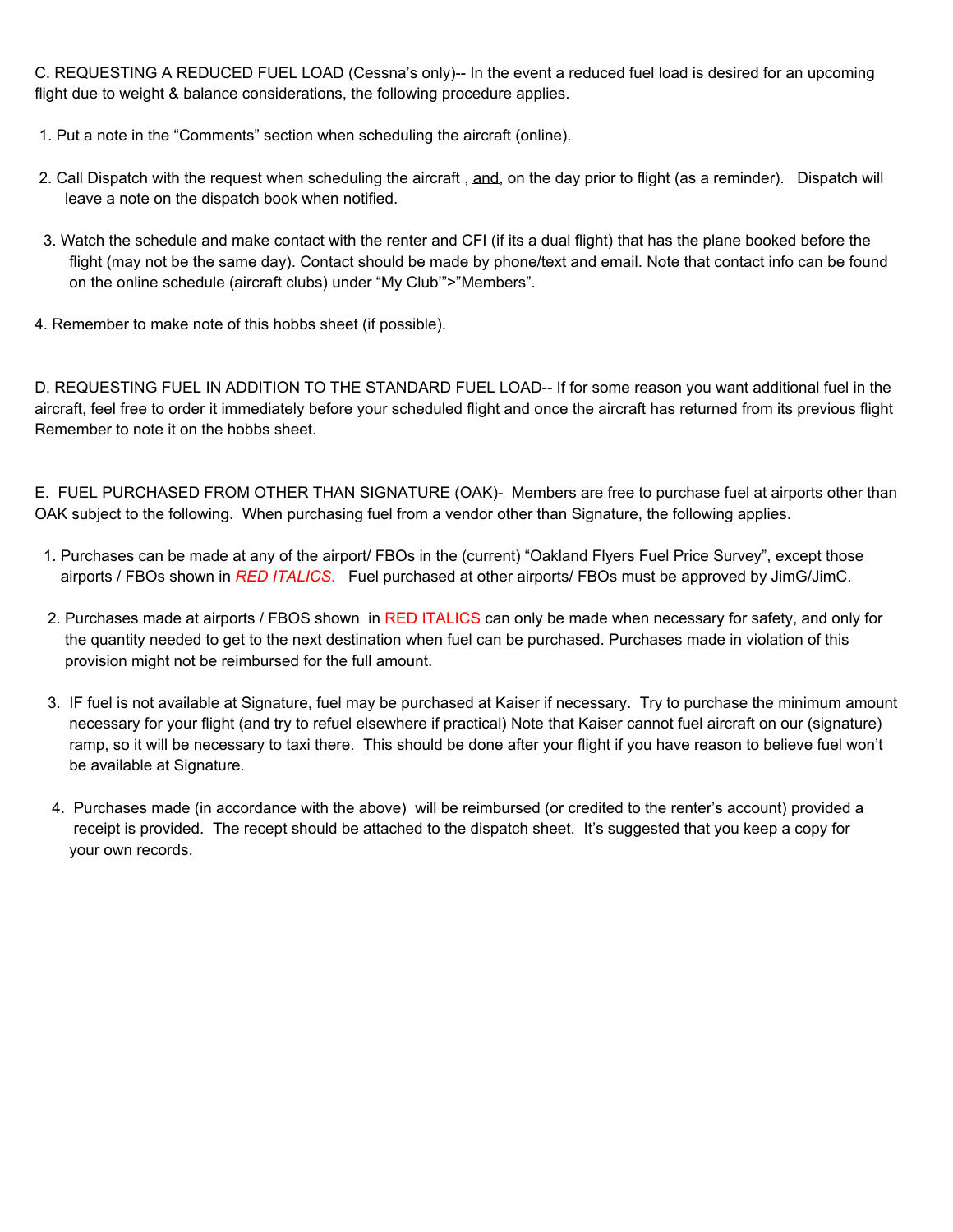## **TABLE 1- MINIMUM FUEL LEVELS / MAX TIME AFTER TOP-OFF FOR DISPATCH-CESSNA 152 (9-21-20)**

Minimum fuel levels / max time after refueling for dispatch (both are limitations). Aircraft must land and refuelled with a minimum of 6 gal or after 3.0 hours total flight time (since last topped off).

| PIC LEVEL /<br><b>EXPERIENCE</b>                              | <b>PATTERN</b>                                           | <b>LOCAL</b>                                             | <b>XC</b>                                                | <b>IFR or</b><br><b>NIGHT</b> |
|---------------------------------------------------------------|----------------------------------------------------------|----------------------------------------------------------|----------------------------------------------------------|-------------------------------|
| <b>DUAL</b>                                                   | 10 gal<br><b>AND</b><br>Max 2.0 hrs since last fueled    | 15 gal<br><b>AND</b><br>Max 1.5 hrs since last<br>fueled | 15 gal<br><b>AND</b><br>Max 1.5 hrs since last<br>fueled | <b>FULL</b><br>$*1$           |
| <b>STUDENT</b><br><b>SOLO</b>                                 | <b>FULL</b>                                              | <b>FULL</b>                                              | <b>FULL</b>                                              | <b>NA</b>                     |
| <b>PRIVATE-Level</b><br>1<br>(<500 hrs TT /<br>100hrs /model) | 15 gal<br><b>AND</b><br>Max 1.5 hrs since last<br>fueled | 15 gal<br><b>AND</b><br>Max 1.5 hrs since last<br>fueled | 15 gal<br><b>AND</b><br>Max 1.5 hrs since last<br>fueled | <b>FULL</b>                   |
| <b>PRIVATE-Level</b><br>2<br>(500 hrs TT &<br>100hrs /model)  | 10 gal<br><b>AND</b><br>Max 2.0 hrs since last fueled    | 15 gal<br><b>AND</b><br>Max 1.5 hrs since last<br>fueled | 15 gal<br><b>AND</b><br>Max 1.5 hrs since last<br>fueled | <b>FULL</b><br>$*1$           |
| <b>COMMERCIAL</b><br><b>ATP</b>                               | 10 gal<br><b>AND</b><br>Max 2.0 hrs since last fueled    | 15 gal<br><b>AND</b><br>Max 1.5 hrs since last<br>fueled | 15 gal<br><b>AND</b><br>Max 1.5 hrs since last<br>fueled | <b>FULL</b><br>$*1$           |

\*1 May depart with XC limits in aircraft can land within 1.5 hours and be refueled prior to return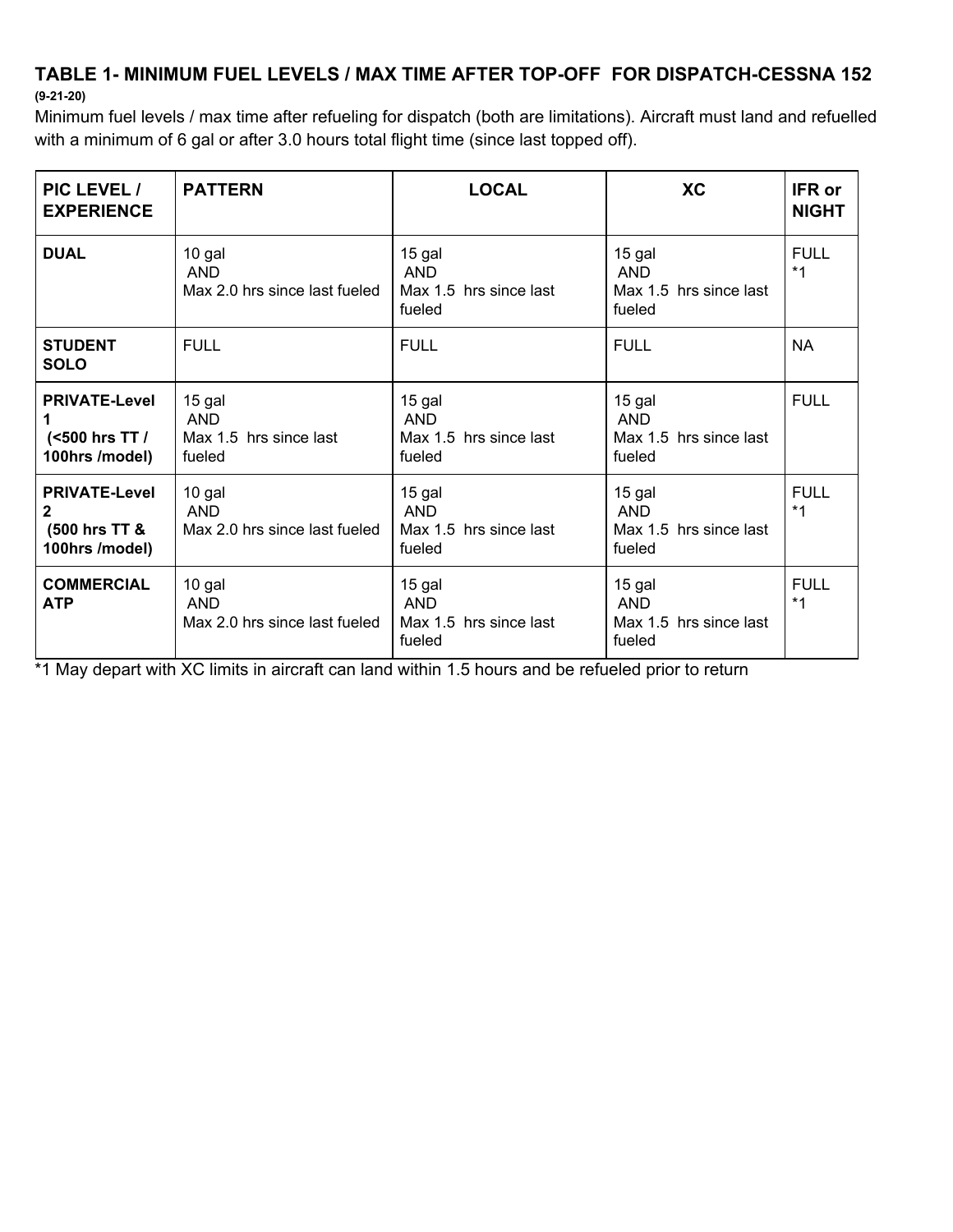### **TABLE 2- MINIMUM FUEL LEVELS / MAX TIME AFTER TOP-OFF FOR DISPATCH-CESSNA 172 (9-21-20)**

Minimum fuel levels / max time after refueling for dispatch (both are limitations). Aircraft must land and refuelled with a minimum of 10 gal or after 3.0 hours total flight time (since last topped off).

| PIC LEVEL /<br><b>EXPERIENCE</b>                           | <b>PATTERN</b>                                        | <b>LOCAL</b>                                          | <b>XC</b>                                                | <b>IFR or</b><br><b>NIGHT</b> |
|------------------------------------------------------------|-------------------------------------------------------|-------------------------------------------------------|----------------------------------------------------------|-------------------------------|
| <b>DUAL</b>                                                | 20 gal<br><b>AND</b><br>Max 1.5 hrs since last fueled | 20 gal<br>AND<br>Max 1.5 hrs since last fueled        | 20 gal<br><b>AND</b><br>Max 1.5 hrs since last<br>fueled | <b>FULL</b><br>$*1$           |
| <b>STUDENT</b><br><b>SOLO</b>                              | <b>FULL</b>                                           | <b>FULL</b>                                           | <b>FULL</b>                                              | <b>NA</b>                     |
| <b>PRIVATE-Level 1</b><br>(<500 hrs TT /<br>100hrs /model) | 20 gal<br><b>AND</b><br>Max 1.5 hrs since last fueled | 20 gal<br><b>AND</b><br>Max 1.5 hrs since last fueled | 25 gal<br><b>AND</b><br>Max 1.0 hrs since last<br>fueled | <b>FULL</b>                   |
| <b>PRIVATE-Level 2</b><br>(500 hrs TT &<br>100hrs /model)  | 20 gal<br><b>AND</b><br>Max 1.5 hrs since last fueled | 20 gal<br><b>AND</b><br>Max 1.5 hrs since last fueled | 20 gal<br><b>AND</b><br>Max 1.5 hrs since last<br>fueled | <b>FULL</b><br>$*1$           |
| <b>COMMERCIAL</b><br><b>ATP</b>                            | 20 gal<br><b>AND</b><br>Max 1.5 hrs since last fueled | 20 gal<br><b>AND</b><br>Max 1.5 hrs since last fueled | 20 gal<br><b>AND</b><br>Max 1.5 hrs since last<br>fueled | <b>FULL</b><br>$*1$           |

\*1 May depart with XC limits in aircraft can land within 1.5 hours and be refueled prior to return